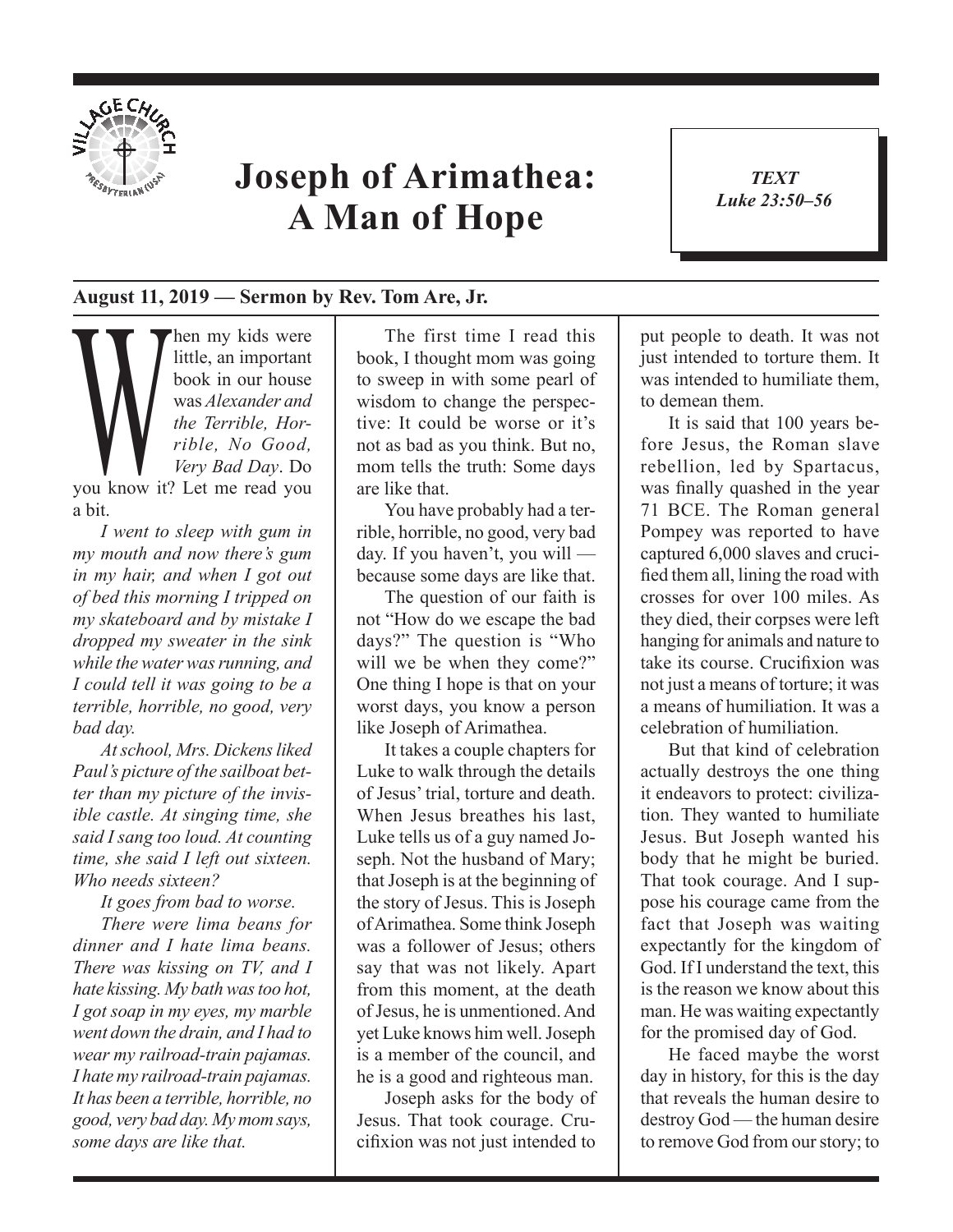set God's way aside and adopt our own ways. And in killing Jesus, what was actually happening is we were killing ourselves. It was a terrible, horrible, evil day.

And on this evil day, while Joseph holds the lifeless body of Jesus in his arms, on this day when hope has been placed breathless in a tomb, Joseph was waiting expectantly for the kingdom of God. Even on this day, Joseph expects God to be God, and he lives toward God's promised day — a day when communities will not be defined by hatred; a day when the common language will not be vocabulary of incivility, but a day of justice and kindness and community.

If hope can be trusted on that dark Friday, it can and must be trusted any day, every day.

If you haven't had a terrible, horrible, no good, very bad day, you will. You will have days when the hope in you has been crucified; when you feel that the hatred and the increasing incivility in the world is too much. On your worst day, you are going to want to know a guy like Joseph.

If I understand the text, there are two ways Joseph mentors us. Joseph "refused to give up on a world that God refuses to give up on."1 And Joseph takes the long view. He refuses to let the news of the day define his character or convictions.

At the Session meeting on Monday, the Elders took some time to remember some of the history of the Village family. We remembered the season of explosive growth in the early years. We remembered the work of congregational care and your practice of standing with one another in times of sorrow. We remembered the commitment to worship and music that is magnetic. We remembered efforts in mission like the DRMP, Front Porch, the Food Pantry and Antioch. It was an inspiring conversation. If you pay attention to what God has done through the Village family, it's hard not to be inspired.

In 2004, I took Dr. Bob to Panera for a bowl of soup. I asked him, as a new pastor at Village, "What are the moments of Village's history that I need to know?" Without hesitation, he said, "The Black Motivational Training Center." It was a ministry in 1970 with a kind of creepy very 1970s kind of name. But it was a bold effort in battling institutional racism.

In November of 1969, the Session voted that \$100,000 be given to this ministry to create job opportunities for people of color. But the pledges came up short. The Session decided to forge ahead, and 1970 was the first time Village had a deficit budget. The Session invited the congregation to approve this budget and the commitment to give \$100,000 to the BMTC. The motion was approved with 98 percent of the congregation voting in favor. It wasn't the cure-all in battling institutional racism, but it was the step we could take in 1970.

I have spoken to you of this before. It's important for us to remember these moments. But let me tell you some of our story I have never shared before.

In December of 1957, Dr. Bob asked the Session to extend an invitation to Rev. Abraham Lincoln Reynolds, an African American Presbyterian pastor. Dr. Bob suggested it would be good for us to invite him to preach from this pulpit. The Session discussed it, and when it came time to extend the invitation, not a single Elder would make the motion. No invitation was extended

A year later, in 1958, the Session considered a pulpit exchange with St. Stephen Baptist Church, an African American congregation here in Kansas City. Their pastor would preach here and Dr. Bob would preach there. Elder Gordon Suor, I'm not sure how his name would be pronounced, moved that we hold this pulpit exchange. But his motion died for lack of a second. As we look at the days of our being the church, these were some terrible, horrible, no good days.

But Dr. Bob and many of you were like Joseph of Arimathea. You took the long view, and you refused to give up on a world God refuses to give up on — and you waited expectantly for the kingdom of God.

And in a matter of just 13 years, this church moved from unable to invite a person of color to join us for one Sunday to committing more money than we had with a 98 percent endorsement to battle the attitudes we had held ourselves just a few years before.

The story of the faith and the story of this church teaches us to take the long view and to refuse to give up on the world God has refused to give up on;